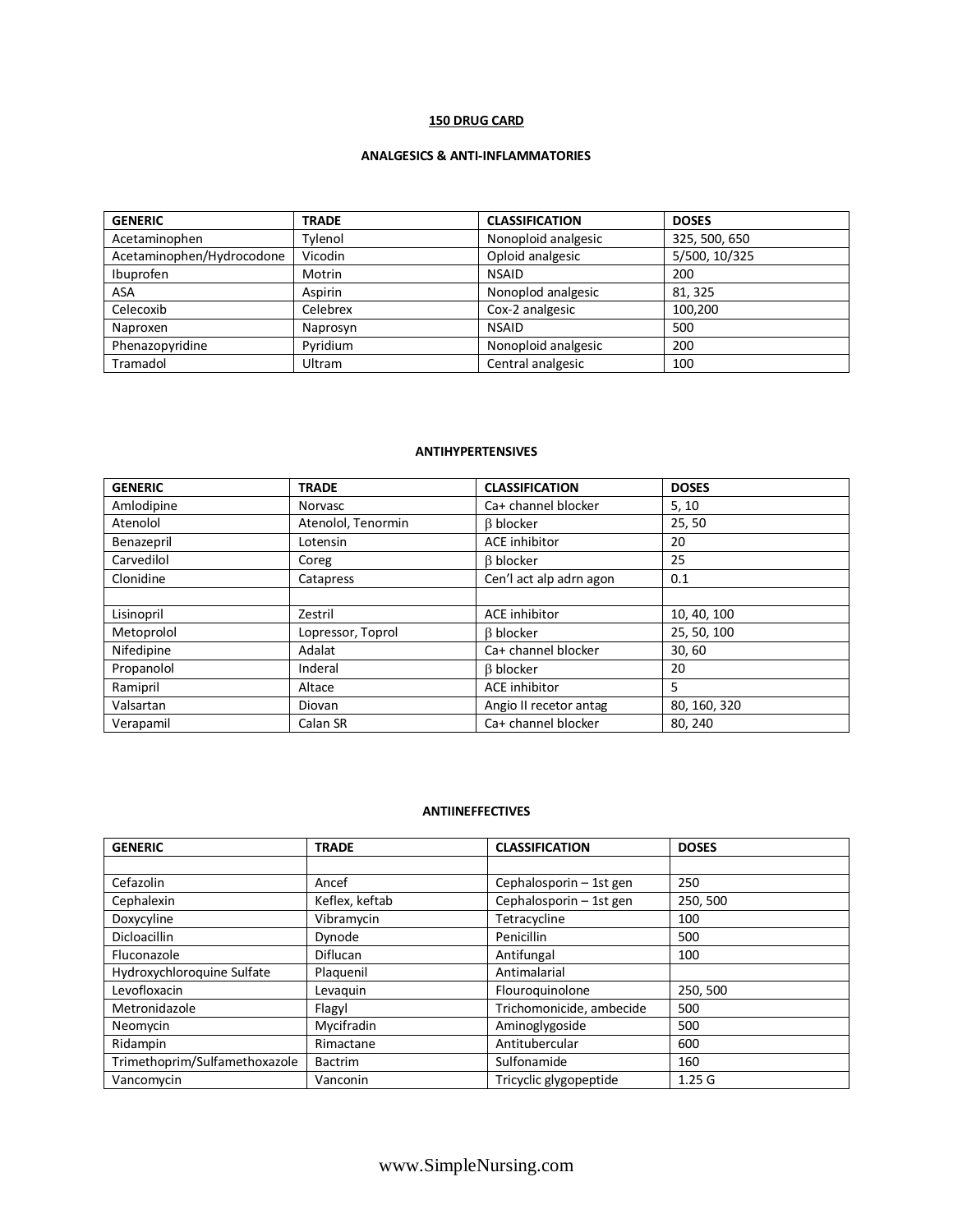### **ANTI-DIABETICS & THYROID**

| <b>GENERIC</b>         | <b>TRADE</b>          | <b>CLASSIFICATION</b> | <b>DOSES</b> |
|------------------------|-----------------------|-----------------------|--------------|
| Glimepiride, Glipizide | Amaride, Glucotrol    | Sulfonylurea-2nd gen  |              |
| Glyburide              | Diabeta, Micronase    | Sulfonylurea-2nd gen  | 1.25, 5      |
| Levothyroxine          | Synthroid             | Thyroid hormone       | 150, 500     |
| Metformin              | Glucophage, Metformin | Biguanide             | 500          |
| Sitagliptin Phosphate  | Januvia               | DPP-4 enzyme inhib-   | 50           |

#### **CARDIAC & ANTILIPIDEMICS**

| <b>GENERIC</b> | <b>TRADE</b>      | <b>CLASSIFICATION</b>                   | <b>DOSES</b> |
|----------------|-------------------|-----------------------------------------|--------------|
| Atorvastatin   | Lipitor           | ↓ HMG-COA enzyme                        | 20,80        |
| Clopidgrel     | Plavix            | Platelet aggreg inhib                   | 50,75        |
| Digoxin        | Digoxin           | Intropic $\blacktriangledown$ glycoside | 0.125        |
| Fluvastatin    | Lescol            | ↓HMG-COA enzyme                         | 40           |
| Gemfibrozil    | Lopid             | Fibric acid derivative                  | 600          |
| Isosorbide     | Imdur             | Antianginal                             | 60           |
| Nitroglycerin  | Nitrobid          | Antianginal                             | 0.4          |
| Pravastatin    | Provachol         | Antilipidemic                           | 40           |
| Procainamide   | Procan, Pronestyl | Antidysrhythmic                         | 500          |
| Rosavastatin   | Crestor           |                                         | 5            |
| Simvastatin    | Zocor             | ↓HMG-COA enzyme                         | 20, 40       |

#### **COAGULATION MODIFIERS**

| <b>GENERIC</b> | <b>TRADE</b> | <b>CLASSIFICATION</b> | <b>DOSES</b> |
|----------------|--------------|-----------------------|--------------|
| Enoxaparin     | Lovenox      | Antithrombotic        | 30           |
| Heparin        | Heparin      | Antithrombotic        | 5000, 10,000 |
| Warfarin       | Coumadin     | Anticoagulant         | 5, 10        |

#### **CENTRAL NERVOUS SYSTEM MEDS**

| <b>GENERIC</b>  | <b>TRADE</b>      | <b>CLASSIFICATION</b>      | <b>DOSES</b> |
|-----------------|-------------------|----------------------------|--------------|
| <b>Baclofen</b> | Lioreseal, Clofen | Skelatal mus rel (sp cord) | 10, 30       |
| Bupropion       | Wellbutrin, Zyban | Antidepressant-aminoketone | 150          |
| Citalpram       | Celexa            | Antidepressant             | 20           |
| Diazepam        | Valium            | Antianxiety                | 5            |
| Donepezil       | Aricept           | Rev cholinesterase inhib-  | 10           |
| Fluxetine       | Prozac            | Antidepressant - SSRI      | 20           |
| Gabapentin      | <b>Neurontin</b>  | Anticonvulsant             | 100, 300     |
| Haloperidol     | Haldol            | Antipsychotic, neuropeptic | 5            |
| Hydroxyzine     | Atarax, Vistaril  | Antianxiety, sedative      | 25           |
| Lorazepam       | Ativan            | Sedative, hypnotic         | 2            |
| Memantine       | Namenda           | Antialhelmer's             | 10           |
| Mirtazapine     | Remeron           | Antidepressant-tricyclic   | 30           |
| Oxazepam        | Serax             | Sedative-hypnotic          | 15, 30       |
| Phenytoin       | <b>Dilantin</b>   | Anticonvulsant             | 100          |
| Quetiapine      | Seroguel          | Antipsychotic              | 25           |
| Sertraline      | Zoloft            | Antidepressant-SSRI        | 50           |
| Zolpidem        | Ambien            | Sedative-hypnotic          | 5, 10        |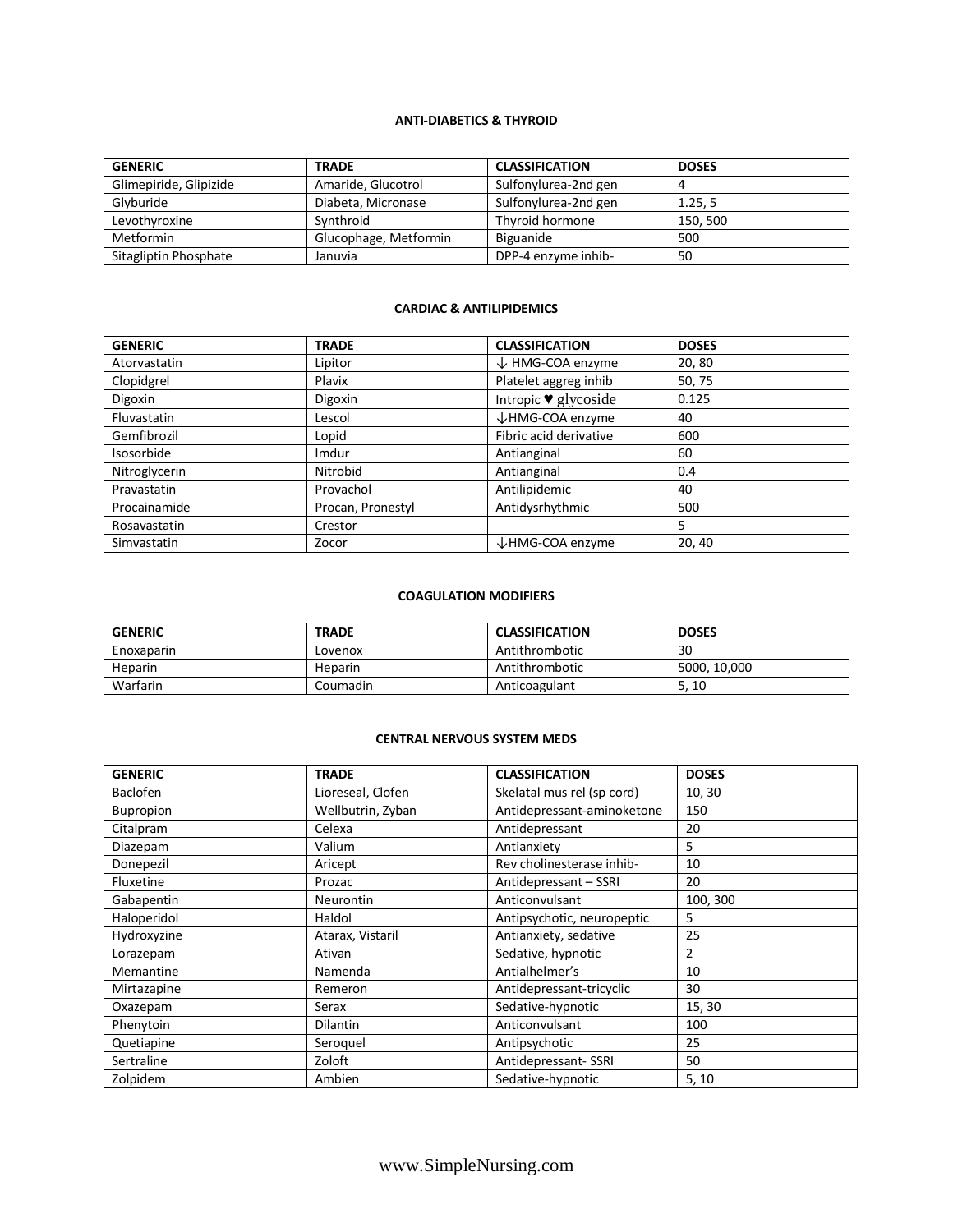## **DIURETICS & ELECTROLYTES**

| <b>GENERIC</b> | <b>TRADE</b>  | <b>CLASSIFICATION</b>       | <b>DOSES</b> |
|----------------|---------------|-----------------------------|--------------|
| Acetazolamide  | <b>Diamox</b> | Diuretic carbonic anhydrase | 250          |
| Furosernide    | Lasix         | Loop diuretic               | 20, 40       |
| <b>HCTZ</b>    | HCTZ, Esidrix | Thiazide sulfa diuretic     | 12.5.50      |
| Metolazone     | Zaroxolyn     | Thiazide diuretic           |              |
| Spironolactone | Aldactone     | K+ sparing diuretic         | 25.50        |
| <b>KCL</b>     | KCL           | Potassium supplement        | 20           |
|                |               |                             |              |

#### **GASTROINTESTINAL MEDS**

| <b>GENERIC</b>  | <b>TRADE</b>           | <b>CLASSIFICATION</b>            | <b>DOSES</b> |
|-----------------|------------------------|----------------------------------|--------------|
| Docusate Sodium | Colace                 | Laxative, emollient              | 100, 250     |
| Esomeprazole    | Nexium                 | Proton pump inhib-               | 40           |
| Famotidine      | Mylanta, Pepcid        | H <sub>2</sub> recap antagonist  | 20           |
| Lactobacillus   |                        | GI tract bacteria                |              |
| Lansoprazole    | Prevacid               | Proton pump inhib-               | 30           |
| Loperamide      | Imodium                | Antidiarrheal                    | 2            |
| Megastrol       | Megace (appetite stim) | Antineoplastic                   | 40           |
| Mesalamine      | Asacol                 | GI anti-inflammatory             | 100          |
| Metoclopramide  | Raglan                 | Antimetic                        | 10           |
| Omeprazole      | Prilosec               | Proton pump inhib-               | 20           |
| Pantoprazole    | Protonix               | Proton pump inhib-               | 40           |
| Ranitidine      | Zantac                 | H <sub>2</sub> histamine rec ant | 150          |
| Sucralfate      | Carafate               | Anti-ulcer                       | 1 G          |

#### **RESPIRATORY MEDS**

| <b>GENERIC</b> | <b>TRADE</b>        | <b>CLASSIFICATION</b> | <b>DOSES</b> |
|----------------|---------------------|-----------------------|--------------|
| Albuterol      | Proventil, Ventolin | Bronchodilator        | Inhaler      |
| Montelukast    | Singulair           | Bronchodilator        | 10           |
| Naloxone       | Narcan              | Oploid antagonist     | 0.4          |
| Theophylline   | Theo-Dur            | Bronchodilator        | 200          |
|                |                     |                       |              |
|                |                     |                       |              |